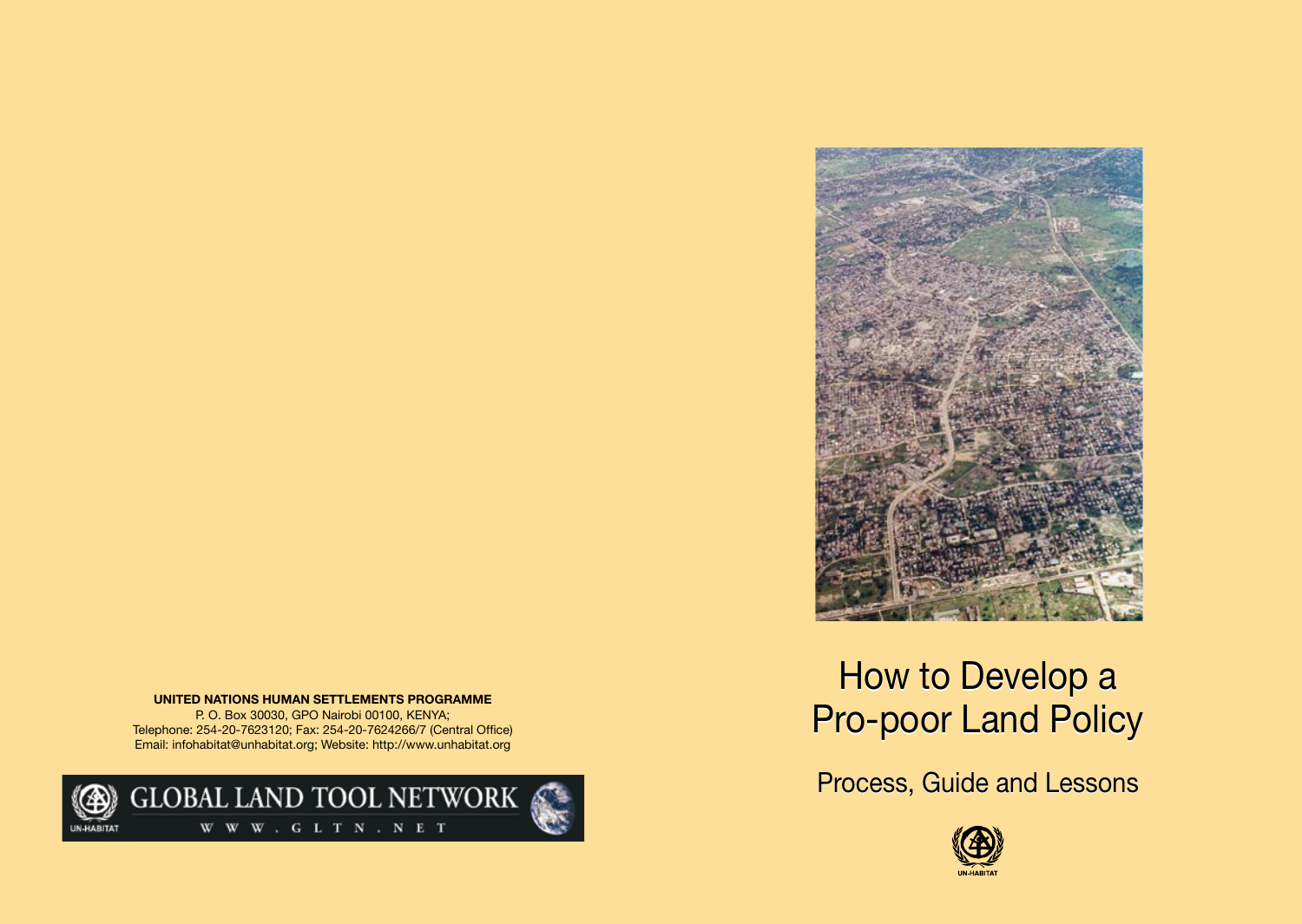

Copyright (C) United Nations Human Settlements Programme (UN-HABITAT), 2007

#### **All Rights reserved**

United Nations Human Settlements Programme (UN-HABITAT) P.O. Box 30030, Nairobi, Kenya Tel: +254 20 7621 234 Fax: +254 20 7624 266 Web: www.unhabitat.org

#### **Disclaimer**

The designations employed and the presentation of the material in this publication do not imply the expression of any opinion whatsoever on the part of the Secretariat of the United Nations concerning the legal status of any country, territory, city or area, or of its authorities, or concerning delimitation of its frontiers or boundaries, or regarding its economic system or degree of development. The analysis, conclusions and recommendations of this publication do not necessarily reflect the views of the United Nations Human Settlements Programme, the Governing Council of the United Nations Human Settlements Programme, or its Member States.

#### **Acknowledgements**

This guide was written by Clarissa Augustinus, Chief, Land Tenure and Property Administration Section and Erika Lind, Programme Officer, Land Tenure and Property Administration Section, Shelter Branch, UN-HABITAT. Special thanks go to Klaus Deininger of the World Bank for technical input and editorial assistance by Paul Mundy.

The publication of this booklet was funded by the Global Land Tool Network with funds provided by the Norwegian Government.

HS/971/07E ISBN: 978-92-113-1969-9

**Further Information:** 

*2*

Clarissa Augustinus, Chief Land, Tenure and Property Administration Section, Shelter Branch, United Nations Human Settlements Programme (UN-HABITAT) P.O. Box 30030 Nairobi 00100, Kenya E-mail: clarissa.augustinus@unhabitat.org Web site: www.unhabitat.org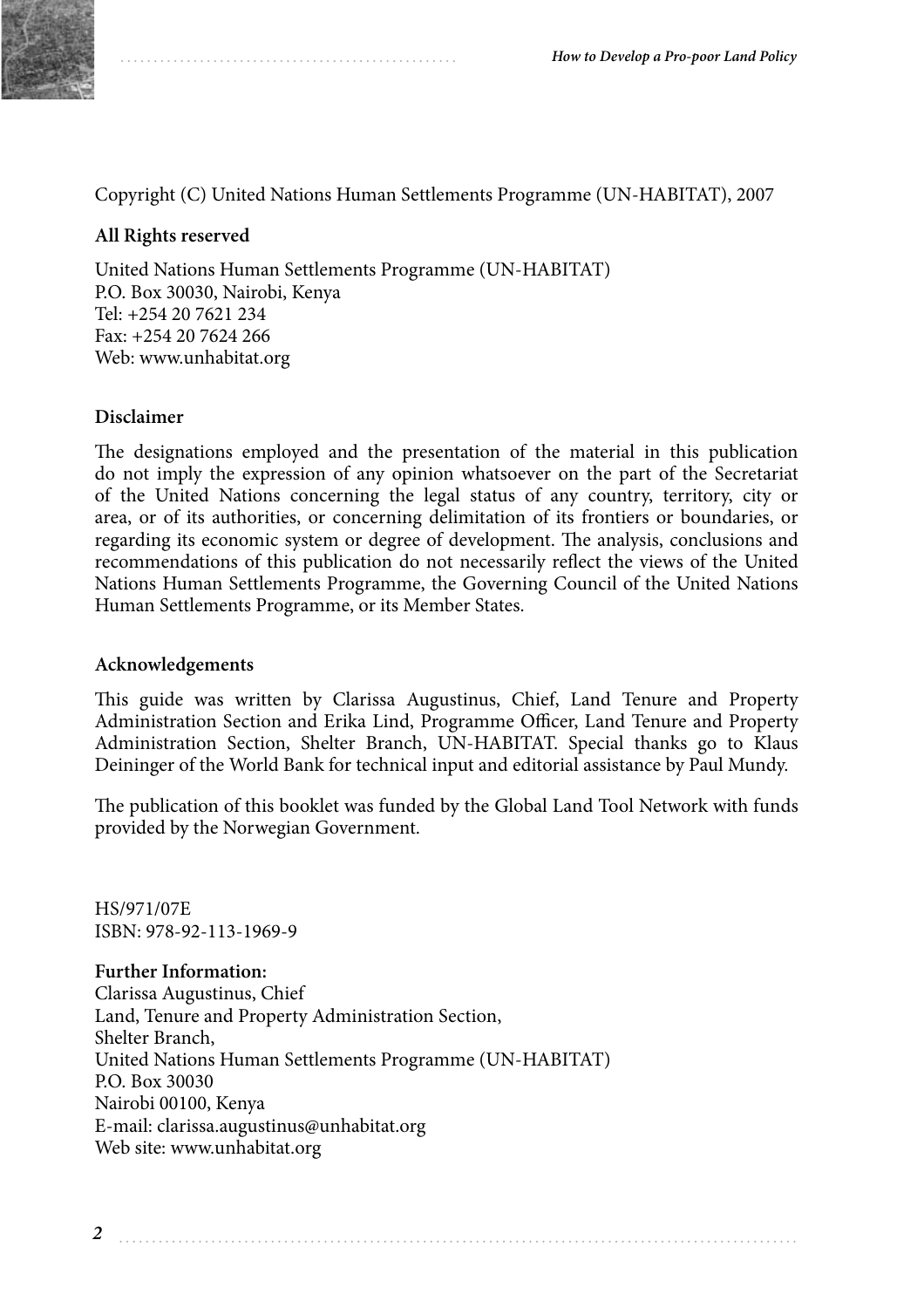## **Table of Contents**

| 1. |      |                                                 |     |
|----|------|-------------------------------------------------|-----|
|    | 1.1  |                                                 |     |
| 2. |      |                                                 |     |
| 3. |      |                                                 |     |
| 4. |      |                                                 |     |
| 5. |      |                                                 |     |
|    | 5.1  |                                                 |     |
|    | 5.2  |                                                 |     |
|    | 5.3  |                                                 |     |
|    | 5.4  |                                                 |     |
|    | 5.5  |                                                 |     |
| 6. |      |                                                 |     |
| 7. |      |                                                 |     |
| 8. |      |                                                 |     |
| 9. |      |                                                 |     |
|    |      |                                                 |     |
|    |      |                                                 |     |
|    |      |                                                 |     |
|    | 12.1 |                                                 | 20  |
|    | 12.2 |                                                 | .20 |
|    | 12.3 | Land management, administration and information | .20 |
|    | 12.4 |                                                 | 20  |
|    | 12.5 |                                                 | .21 |
|    | 12.6 |                                                 |     |

*3*

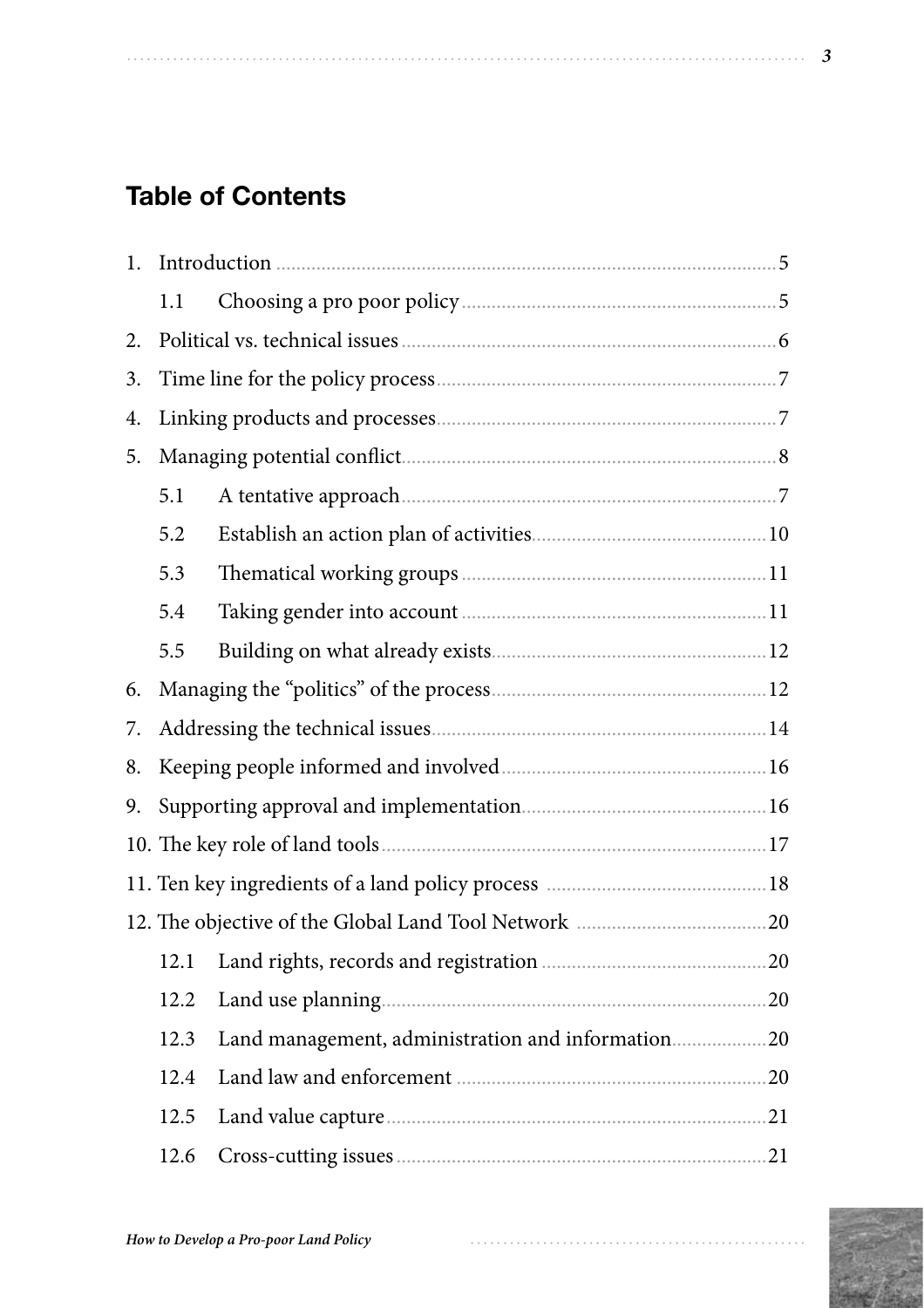

*How to Develop a Pro-poor Land Policy*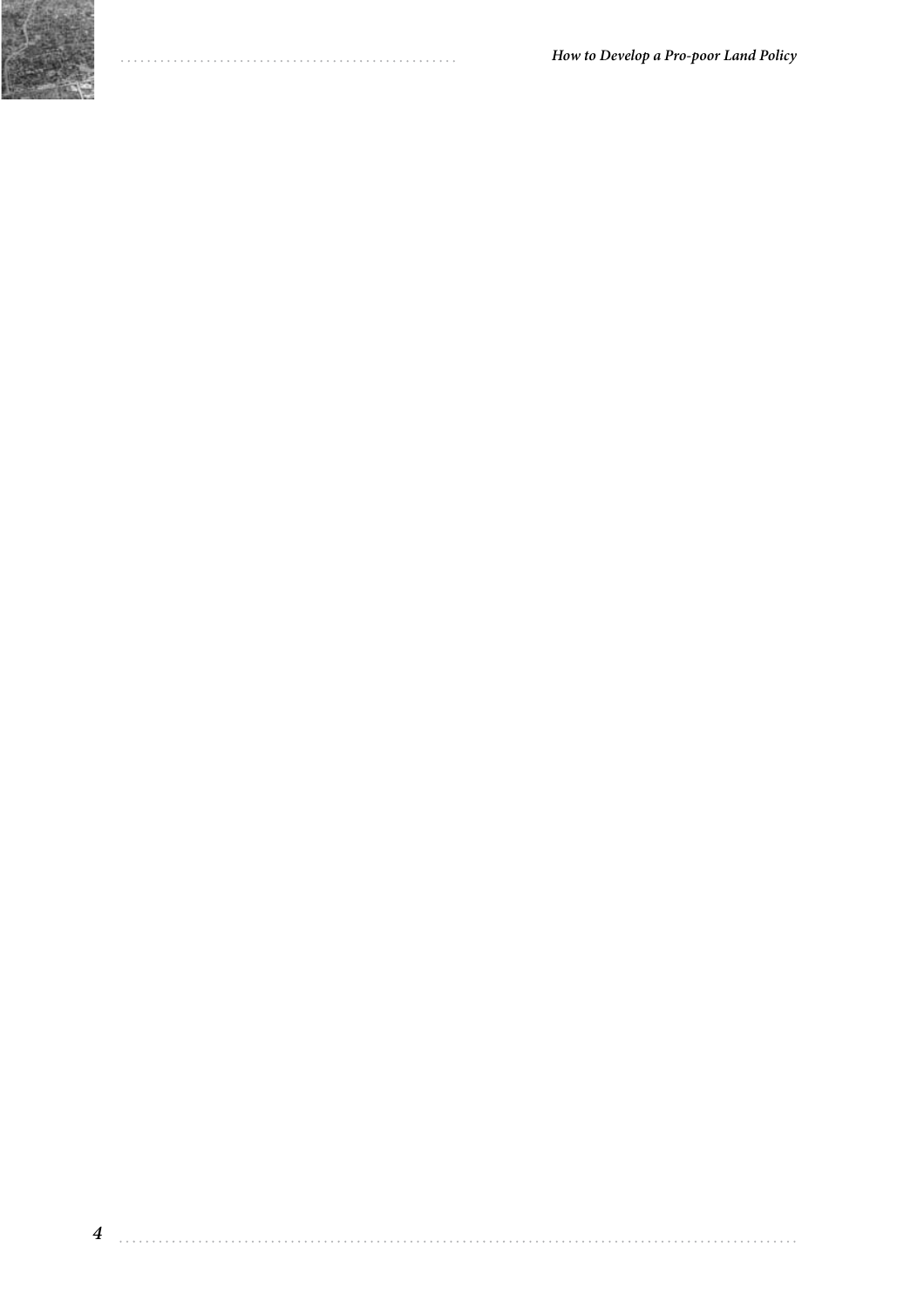## **1. Introduction**

Developing new land policies can be a long and difficult process. It is even more so if the policies are to be pro-poor – if they are to help correct the disadvantages that poor people typically suffer in many areas of land policy.

This guide suggests a way forward. Based on experience in various countries in Asia and Africa, it is not a recipe-book, but outlines a process that can be adapted as appropriate to the situation in each country and the specific aspect of land policy that needs to be addressed. This process is participatory: it involves a wide range of stakeholders from all aspects of land policy, including civil society and the poor themselves. Including all these groups is vital if the resulting policies are to be politically acceptable, technically feasible, pro-poor and capable of being enforced.

This guide is intended for Ministers and senior policymakers responsible for land issues, donors, professionals, consultants, and NGOs involved in developing land policies.

## **1.1 Choosing a pro-poor policy**

What does **pro-poor** mean? A pro poor approach is one that takes into account people living in poverty. In the case of cities, this means treating all it's citizens equally, including those living in slums, in regard to access to land and services.

In most countries, most land policies, laws and procedures **are biased against the poor**. The poor remain trapped in poverty in part bec0ause they cannot access and use land they need to grow crops, build houses and establish businesses. Without secure tenure, they have no incentive to invest in the land. Many land procedures – such as registering a piece of land or transferring it to a new owner – are too expensive for the poor to afford. As a result, the urban poor are forced to live in slums that lack such basic services as sewerage, running water and electricity. The rural poor are deprived of access to grazing land, forests and water. And they have no reason to prevent erosion or to invest in irrigation for their land.

**Women** are especially disadvantaged. In many countries they cannot own or inherit land or register it in their own names – either because of the formal legal system or because of informal rules. They are more likely than men to be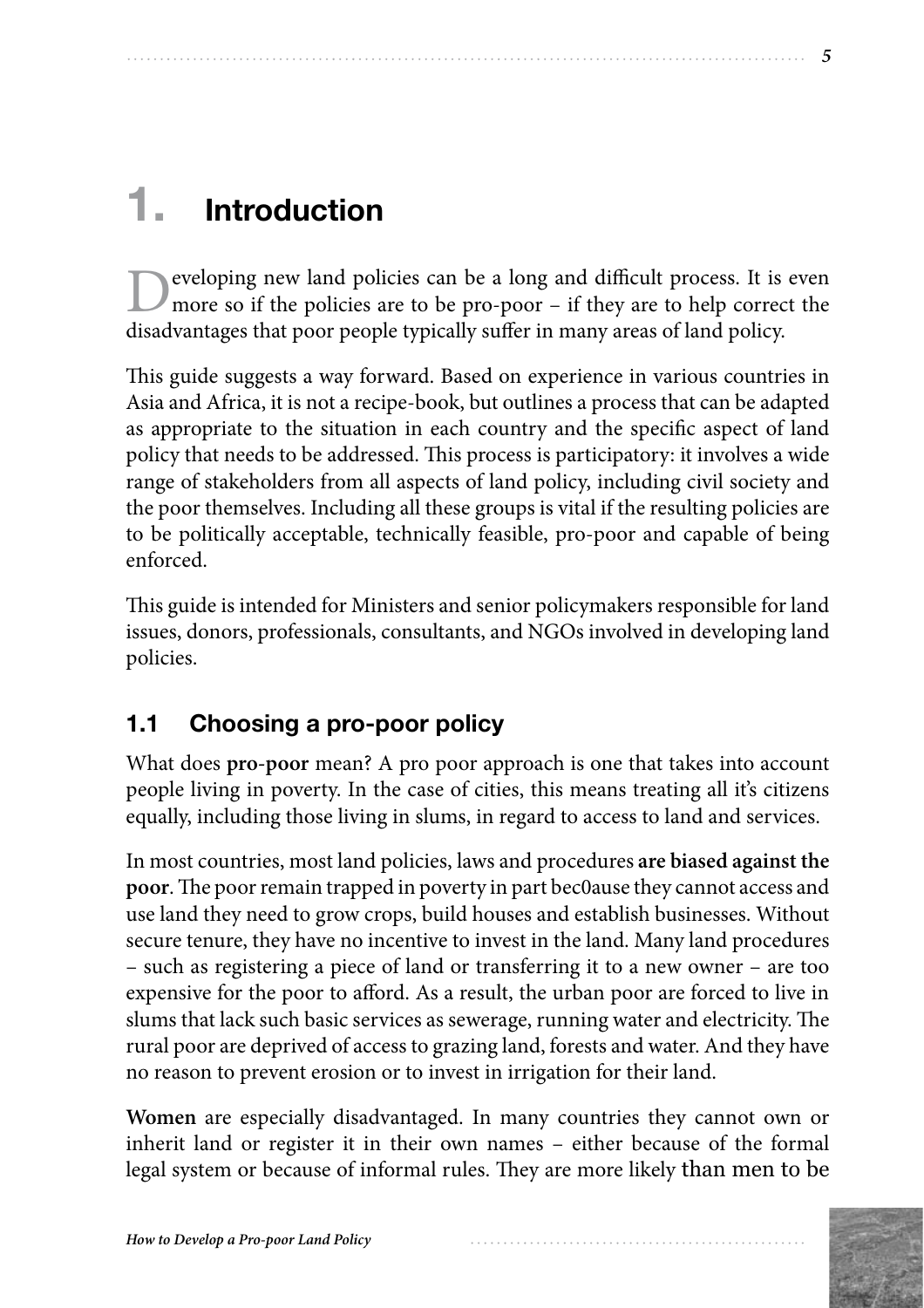

evicted from their homes, and they have less access to officialdom, lawyers and private-sector services.

Yet the **process of policy development** itself is also biased against the poor. It is dominated by elites: politicians, commercial interests, land owners and developers, and technical specialists such as lawyers and surveyors. The poor have little political clout, and they lack the technical background and resources to contribute to the policy discussion.

**Pro-poor policies** are needed to overcome these barriers. Such policies should provide a range of land rights, suited to different situations. They should ensure that the poor have access to land and land services, at a price they can afford. They should give security of tenure – at a minimum, preventing people from being arbitrarily evicted from their homes in urban or rural areas. And they should aim to redress injustices that force so many urban dwellers to live in slums squeezed onto a tiny proportion of a city's land.

## **2. Political vs. technical issues**

Land is one of the most sensitive political issues in any country. It is also very complex, both in technical and legal terms.

- Land is linked to **political** patronage and the vested interests of elites. Land is often a politically explosive issue, and the source of many potential and actual conflicts.
- Land is also highly **technical**: it involves skilled professions, dealing with complex legal procedures in a complicated historical, cultural and economic context.

It is vital to deal with both political and technical aspects. Several countries have tried to keep the process entirely political; they have had to go back to the drawing board and re-design the process to take technical constraints into account. Some countries have tried to keep the process entirely technical; they have struggled to get new laws and approaches enforced and operational on the ground.

This guide outlines a way to reconcile these difficulties.

*6*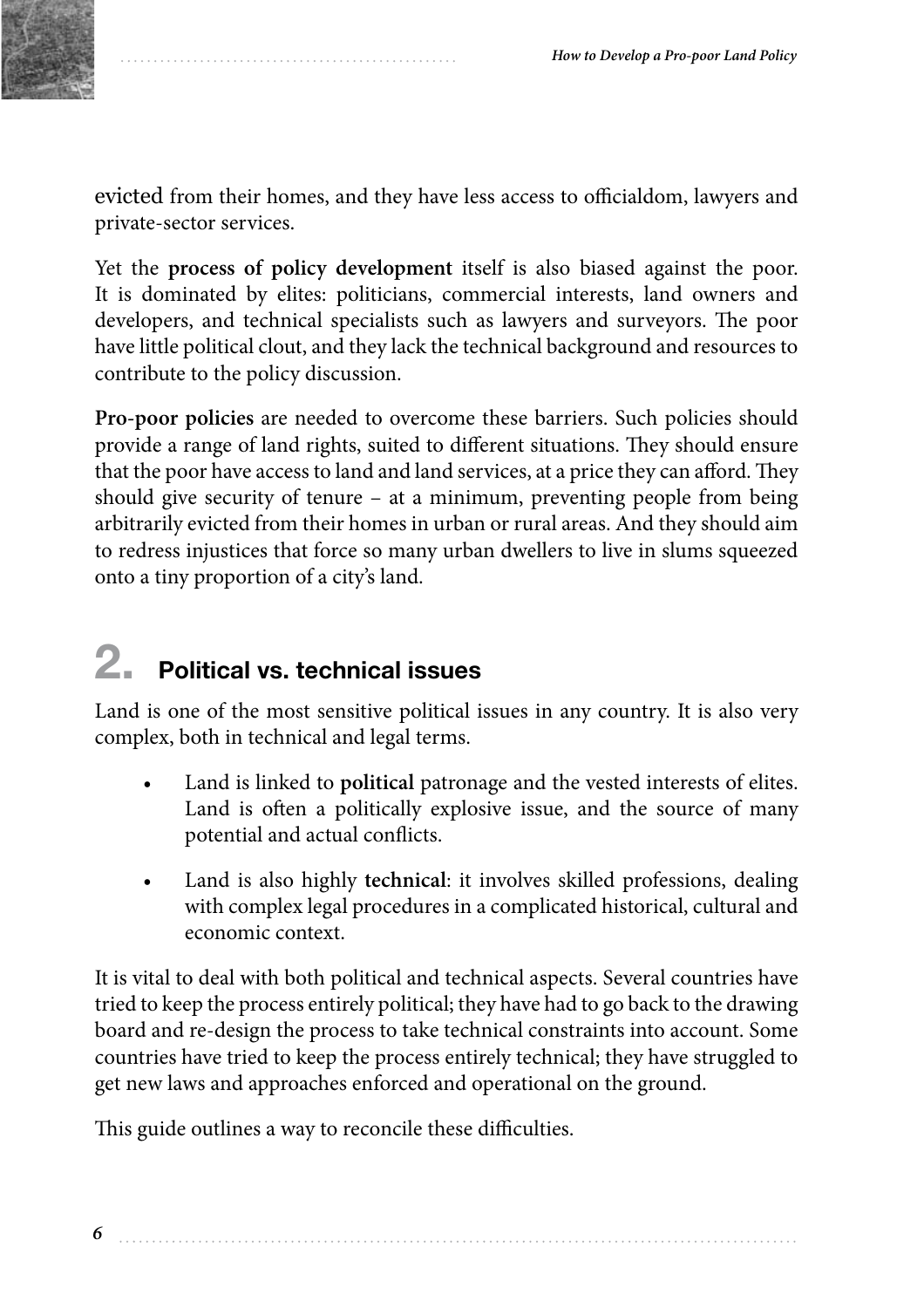## **3. Time line for the policy process**

Reforming land policies and land administration systems involves many issues. It concerns numerous government agencies and other stakeholders. Expect that it could take a long time: at least 10–15 years. That requires a long-term, high-level commitment from all parties such as government, civil society and land owner groups, land professionals and the banks.

With such a long time horizon, it is a good idea to outline strategies for the short, medium and long term. Make sure the budget is adequate: it should cover not just the costs of the series of workshops outlined in this guide, but also all the related activities: studies, consultancies, training, as well as the management of the planning process itself.

## **4. Linking products and processes**

It is necessary to think in terms of both "products" (revised policies, draft laws, land information systems etc.) and "processes" (how to get agreements to get to these products). The perfect policy, or the perfect technical solution, is useless if the various stakeholders do not buy into it – and they are likely to reject it if they have not been involved in the drafting process.

Keep in mind also that the 10–15 years needed for an overhaul of the land system is a long time in politics. Politicians, and other stakeholders, need to be able to show that they are making progress to their various constituents and supporters. That means that the process has to produce outputs – policy proposals, draft laws, etc. – more frequently. In turn that means slicing the topic area into manageable chunks that can be dealt with within a reasonably time.

An agreed "road map" for each of the phases of the land policy process will be needed, as well as for various scales – national, regional and local. There may be major differences within the country – from one province to another, or between urban, farming and dryland areas. It may be that one solution does not fit everywhere. The reforms may have to start in one area before they are implemented in others.

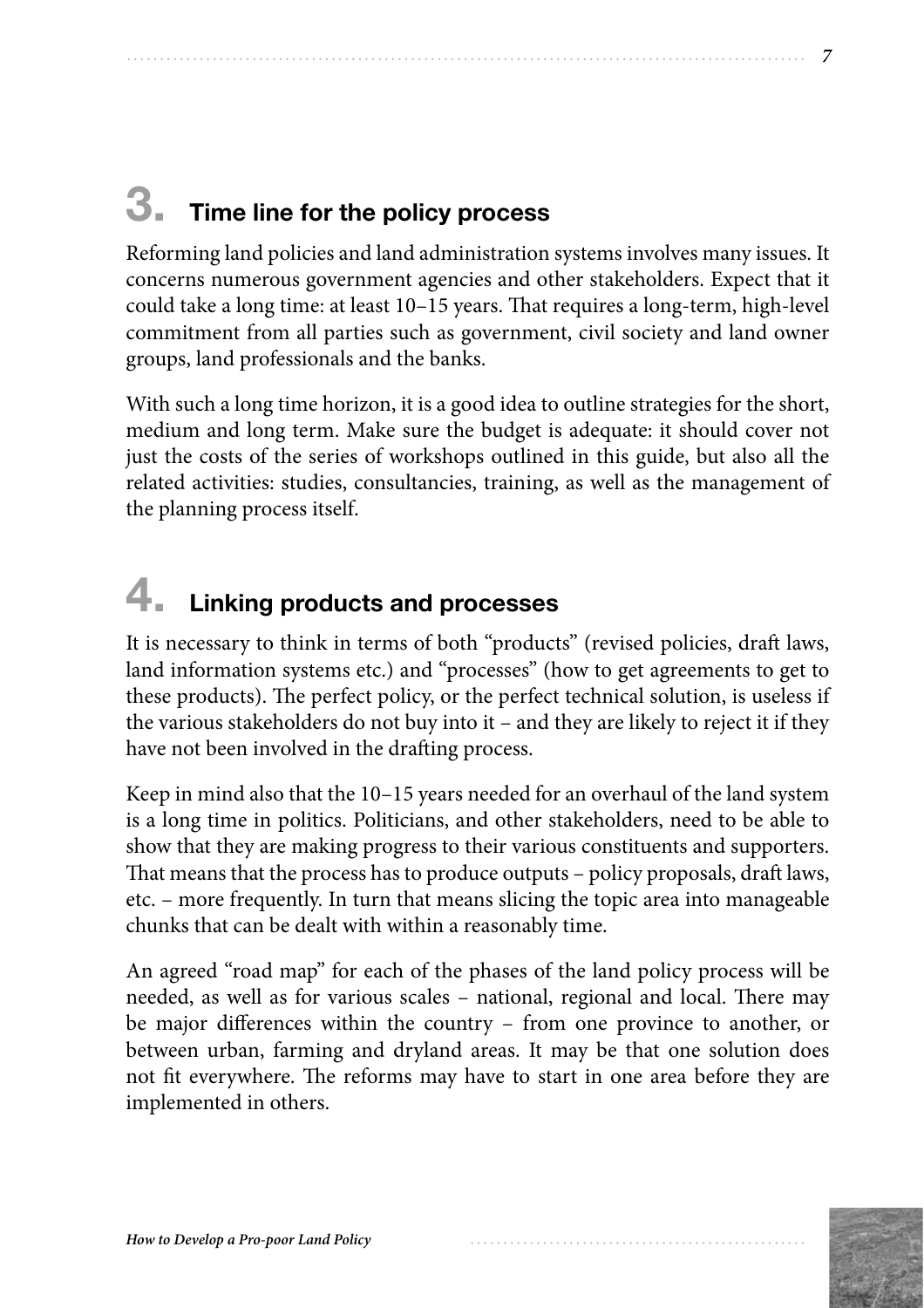## **5. Managing potential conflict**

It is natural that different organizations and groups have differing views on land issues. The purpose of the land policy process is to get agreement among these groups. But given the political nature of land issues, it would be surprising if conflicts did not occur. Someone, at some point, is probably going to walk out, declaring that the proposals are unacceptable.

Plans to deal with this should be made. Ways will need to be found to keep all the disparate organizations and interests engaged in the process. And if some do walk out, ways will need to be found to bring them back into the process again in a way that caters to their concerns but does not compromise the integrity of the process itself.

### **5.1 A tentative approach**

- **Set up a coordination unit** to manage and plan the land policy process. This unit is best located in the lead national ministry and should be staffed with credible government representatives. It should maintain linkages to multi-stakeholder networks and expert groups throughout the entire process.
- **Gather background information** on the existing land systems and the problems they entail. Information can be gathered in various ways: participatory appraisals, discussions with NGOs and community organizations, formal surveys, review of secondary data, and public hearings. Analyse what is found, preferably together with the people who implement or are affected by the systems. Then develop short concept papers describing the problems, summarizing the various positions and changes needed, and suggesting a rough outline of how to develop new policies. These will probably have to be continually reviewed as people think them through over time.
- **Plan a series of workshops.** The workshops enable all the various stakeholders to discuss and contribute to the development of policies. The stakeholders should be able to state their positions, document existing systems, identify problems and possible solutions, plan the process of developing new policies, and negotiate details. A single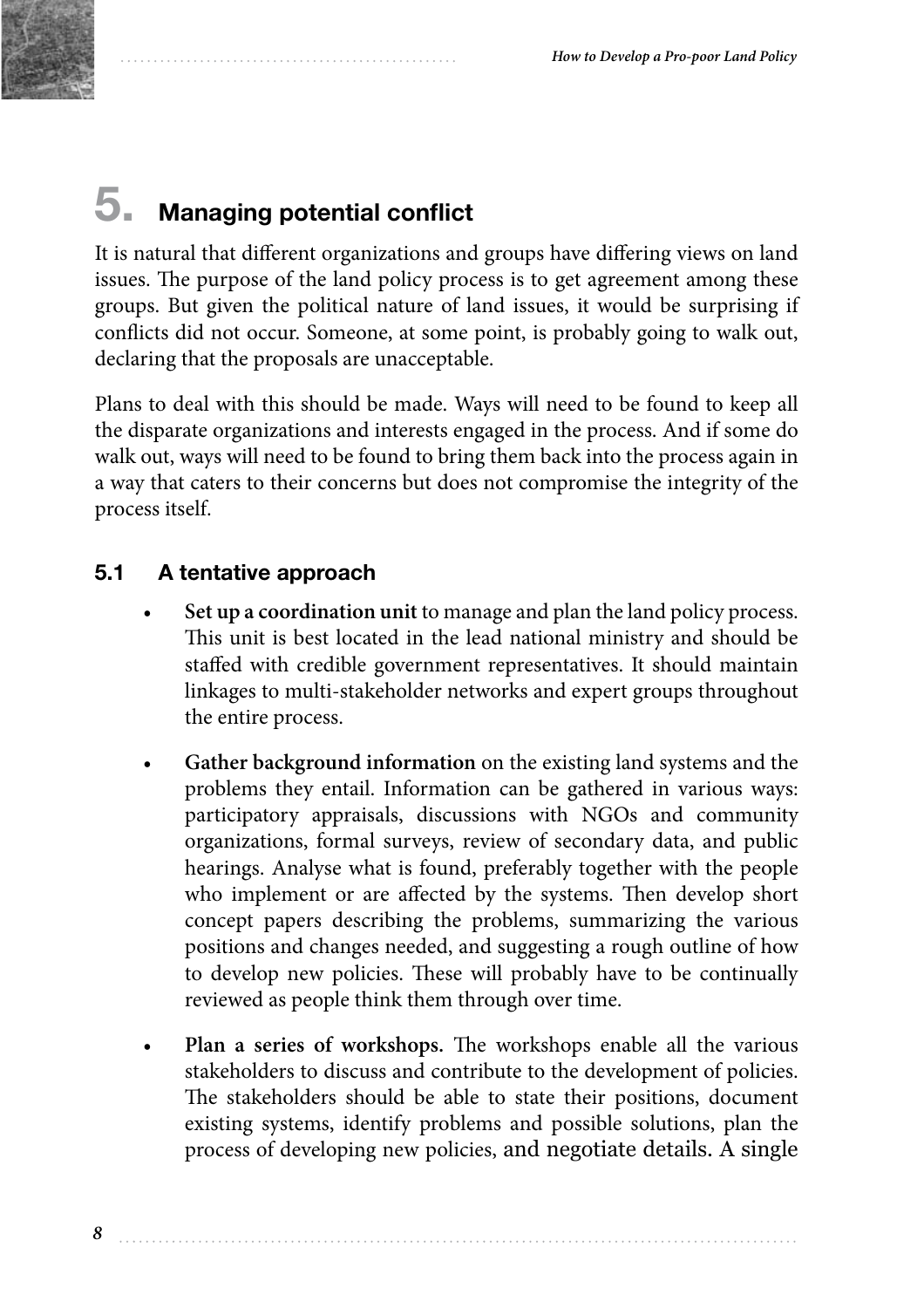workshop is not enough: a series of workshops, over a long period, will be needed – perhaps at national, regional and local levels. It's not necessary to have a precise blueprint at the outset, but have an initial idea how each workshop feeds into the national land policy process. Adjust the process if necessary as you go along.

- **Make sure all stakeholders are represented** at the workshops, especially those with enough political clout to prevent success. Key stakeholders include government (local, state, national), land professionals, civil society, and researchers. Invite additional people who are relevant to the topic of each workshop. Make sure to invite all key stakeholders – and do not omit civil society in a mistaken effort to avoid argument. Getting participants' buy-in is vital, so outline the process envisaged to them early on, and incorporate their ideas.
- **Start with the politics.** The first workshop(s) should get the political positions on the table and get buy-in and trust for the process. Until this happens it will be difficult for the participants to focus on technical issues. Do not just focus on political issues, though; the early workshops should also include some technical issues to build capacity. The political issues can always be revisited later in the process if needed. This may depend on elections or other political events in the country. Always be aware of political sensitivities, and be ready for troubleshooting.
- **Go on to technical issues.** After getting political buy-in, move on to discussing the technical topics. The workshops should seek to identify and agree on specific problems, then identify solutions. Continue to include all stakeholders in workshops. That keeps people involved.
- **Develop an action plan.** Once the technical discussions have started in earnest, a structured action plan can be developed. This should lay out a road map for achieving a set of outputs – draft policies that can be presented to decision makers. It should handle both political and technical issues. The budget must be realistic.

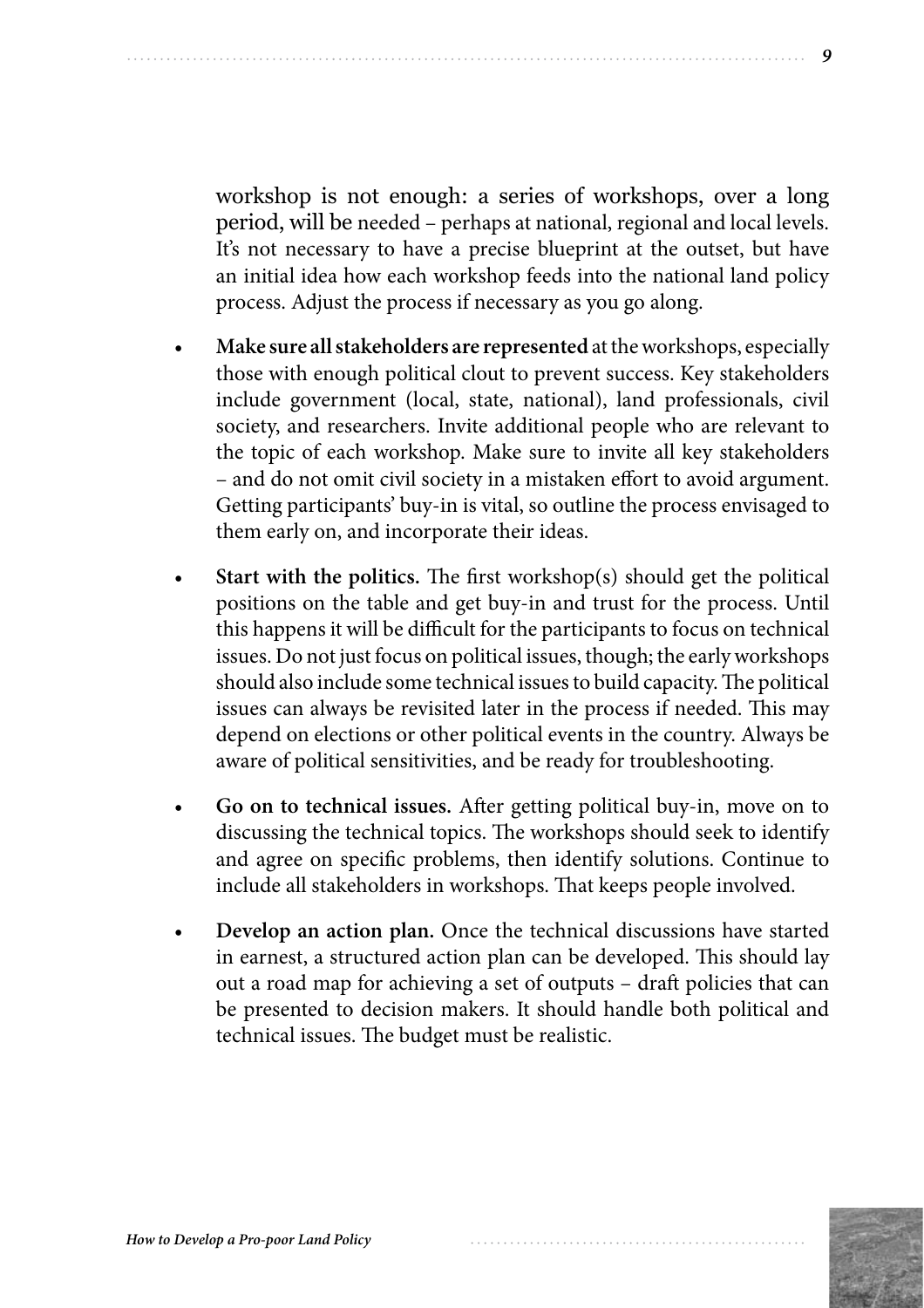### **5.2 Establish an action plan of activities**

### **The activities in the action plan may include:**

- Workshops on specific issues and at national, regional and local levels
- Study tours and evaluations of systems in other countries
- Special studies
- Presentations of "best practices"
- Public consultations and discussion in the mass media
- Activities to build political alliances
- Improvements to the suggested model
- User surveys and participatory assessments
- Institutional and legal assessments.
- Establish working groups on specific themes. It can be easier to find solutions to problems in a smaller group than in a big workshop. Arrange problems into themes, and convene working groups of various stakeholders active in that field to deal with them (see Box). Working groups are also useful to ensure debate is constructive and honest. For example, if NGOs want free land services, the technical people can explain why this is not possible. And if technical people say what a brilliant system they have and that all they need is more resources and not large-scale reform, the NGOs can show how the service is not operating well.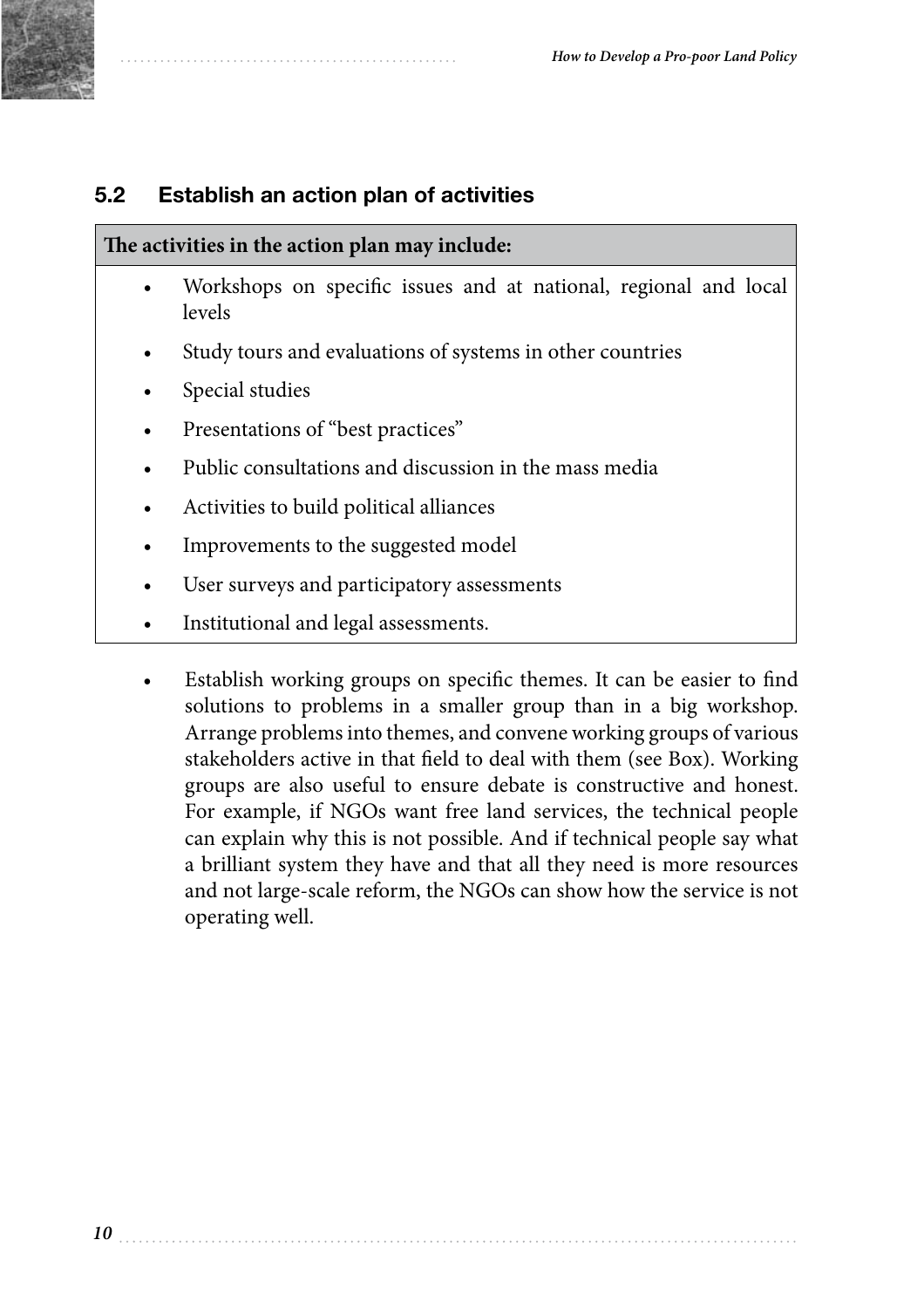### **5.3 Thematical working groups**

Working groups are a good way to focus discussion on details that are hard to deal with in plenary.

Consider having working groups on the following themes:

- Institutional reform issues
- Technical systems and standards: surveying and information management
- Information, communication and dissemination
- Education and capacity building
- Legal issues, including conveyancing and land record systems.

Keep working groups diverse: include users and politicians as well as technical specialists. Appoint unbiased chairpersons to guide the discussion. Have a rapporteur from each working group report back to the plenary.

### **5.4 Taking gender into account**

Gender is a vital topic in land issues.

- Make sure that the interests of women and men are specifically addressed in the draft policies in a balanced way, especially in regard to inheritance issues.
- Seek a gender balance among workshop participants
- Have special presentations on gender
- Ask speakers specifically to address gender in their presentations
- Have both men and women chair working groups
- Make sure that capacity building and knowledge transfer on the subject is for men and women
- Identify gaps. At the outset there is probably no overall description of how the country's land systems and laws operate. If this is the case, commission a study (or studies) by a relevant thematic group, and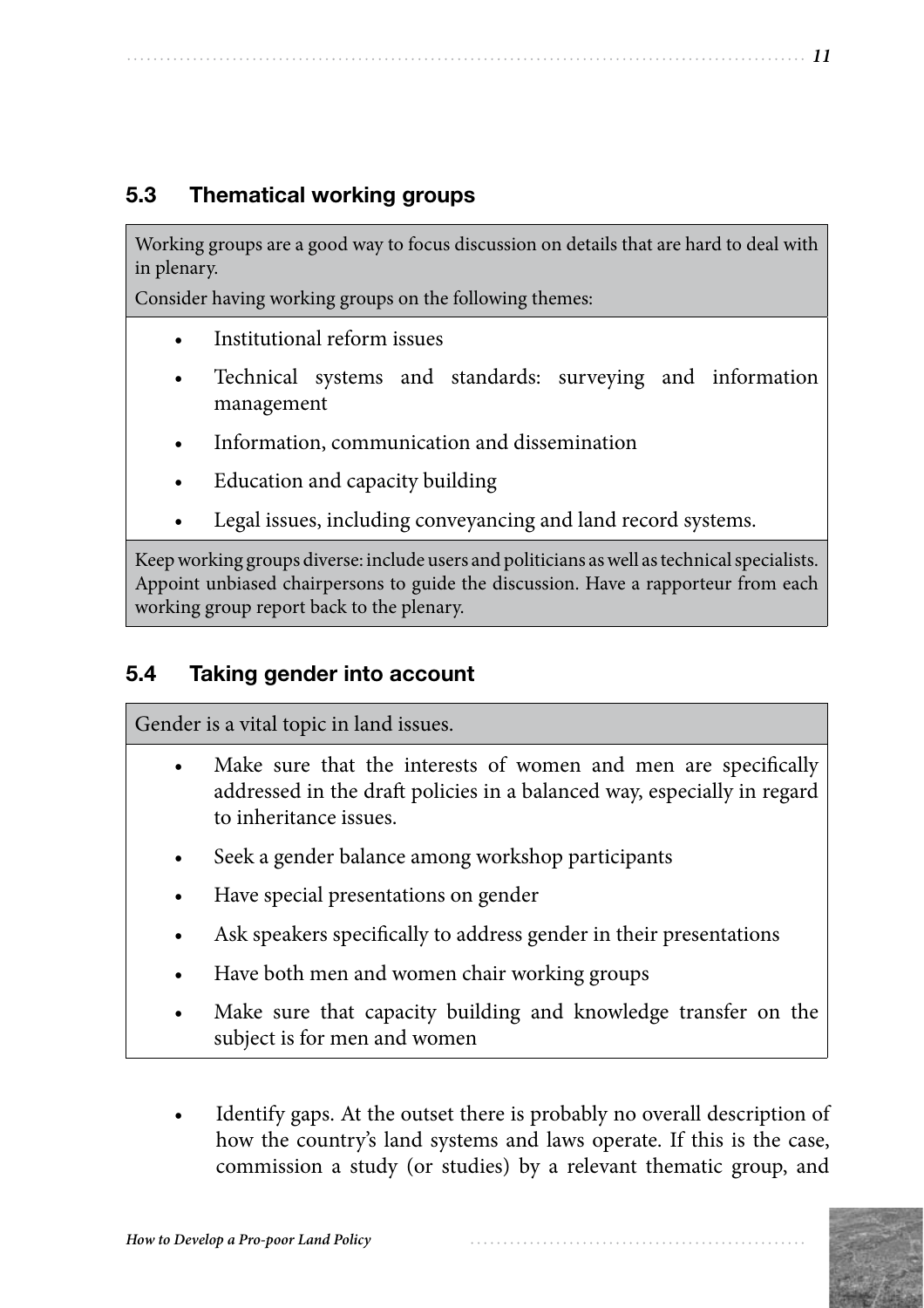

have it presented at a subsequent workshop. The study should identify gaps, overlaps and conflicts in the various land policies and systems, including institutional systems. Knowing these will enable the various policies to be aligned. Identifying and filling gaps is not just a one-off activity – this will have to be done continuously throughout the policy development process.

### **5.5 Building on what already exists**

It's important to understand what already exists. Perhaps some aspects of the existing system can be tweaked to make it work better, or to benefit the poor more, without having to reinvent the wheel, while major reform is required in other parts.

Stakeholders may suggest ideas about good approaches, or mention systems that "more or less" work and could be improved. Document these suggestions.

It may be possible to borrow and adapt approaches from other countries or regions.

Consider using short-term consultants to propose ways to improve all these suggestions.

- **Deal with specific topics**. Once these gaps and overlaps are identified, convene meetings of experts to discuss specific questions. Have the results reported back to the wider stakeholder group. Consider engaging short-term consultants to address particular topics.
- **Produce outputs as you go along.** Remember the need to have tangible outputs at each stage of the process. The various stakeholders – especially politicians – need to be able to show their supporters that they are making progress, and that the process is not just a talkingshop.
- **Draft the policy.** Write the final draft of the policy based on the outputs of the workshop series. This can be done in stages, along with a series of symposiums to review the draft. Drafting may well need assistance from national and/or international experts, as well as experienced drafters, before the policy is presented to the national parliament.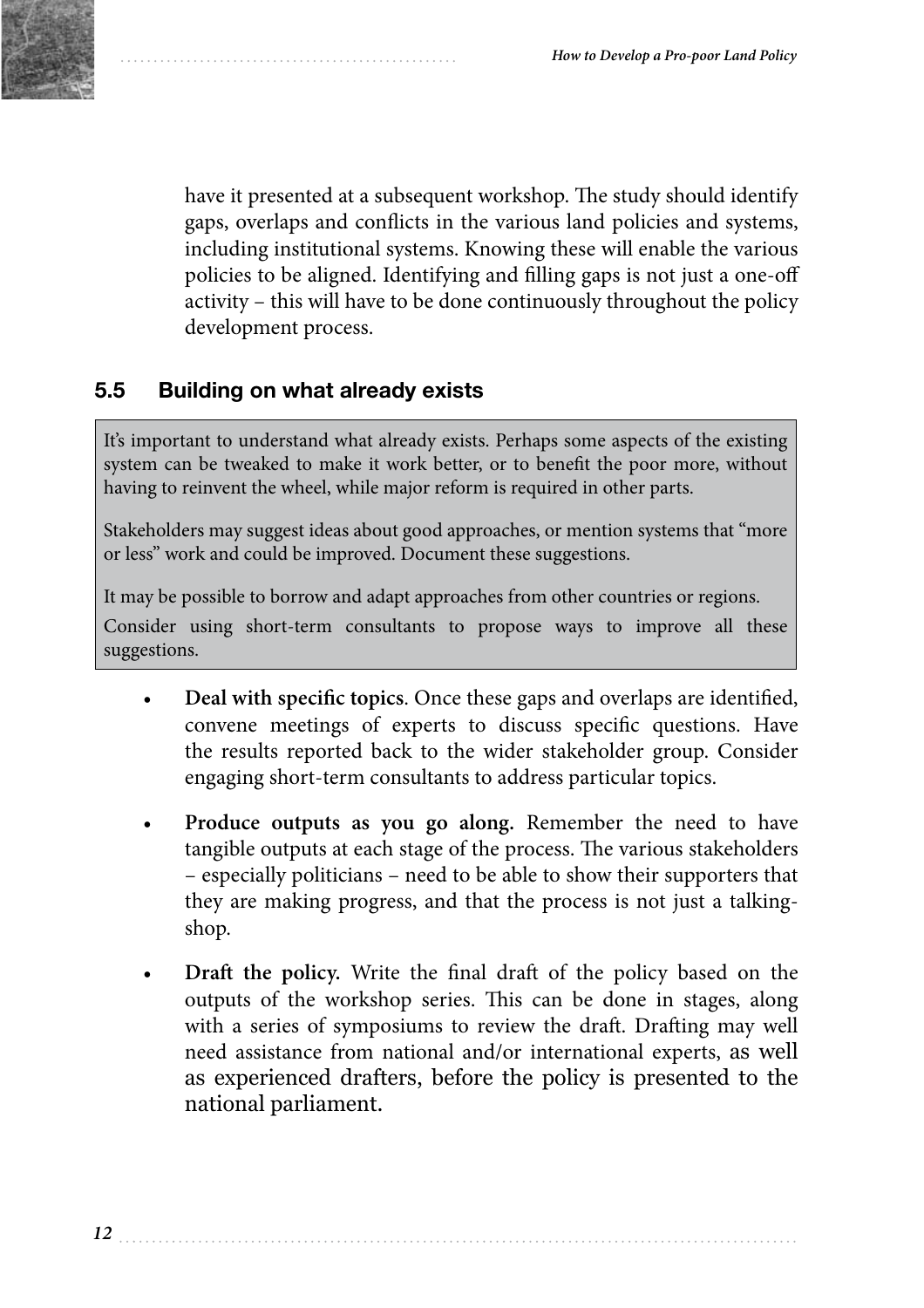## **6. Managing the "politics" of the process**

At the beginning of the land policy development process, the political should take precedence over the technical. Once the political cards are on the table, the discussion can focus more on the technical issues. The final policy should be both politically acceptable and technically appropriate.

Because land is such a hot political topic, it will be necessary to have good political antennae if the land policy planning process is to be successful. Some guidelines:

- **Be strategic.** Know who the stakeholders are, understand their positions, and try to design a process that takes these into consideration. Knowing the political situation will also give guidance in terms of timing of workshops and events, selecting themes, allocating chairs, etc.
- **Make sure the government takes ownership.** The relevant ministry or state government body must take full ownership of the programme and be accountable for the outputs. This can be difficult because ministries may want to avoid the perceived political risk or not invite important stakeholders.
- **Allow for fatigue and resistance.** Reforming land policy is a longterm process, so fatigue is understandable. The process may be fraught with vested interests and conflicts. Seek to build alliances to make the process and outputs sustainable. Avoid relying on a single person or organization, even if this seems the most efficient way of getting things moving.
- **Build buy-in.** Give all the key stakeholders room on the agenda. That puts all the issues on the table and tells everyone they are being taken seriously.
- **Brief the facilitator and session chairs.** Choose the workshop facilitator and session chairs carefully. Ensure that they fully support the agenda, are aware of the politics, can guide discussion, and understand what outputs are needed.
- **Lobby key politicians.** They can make or break the process, so brief them beforehand and make them accountable for the outputs. Make

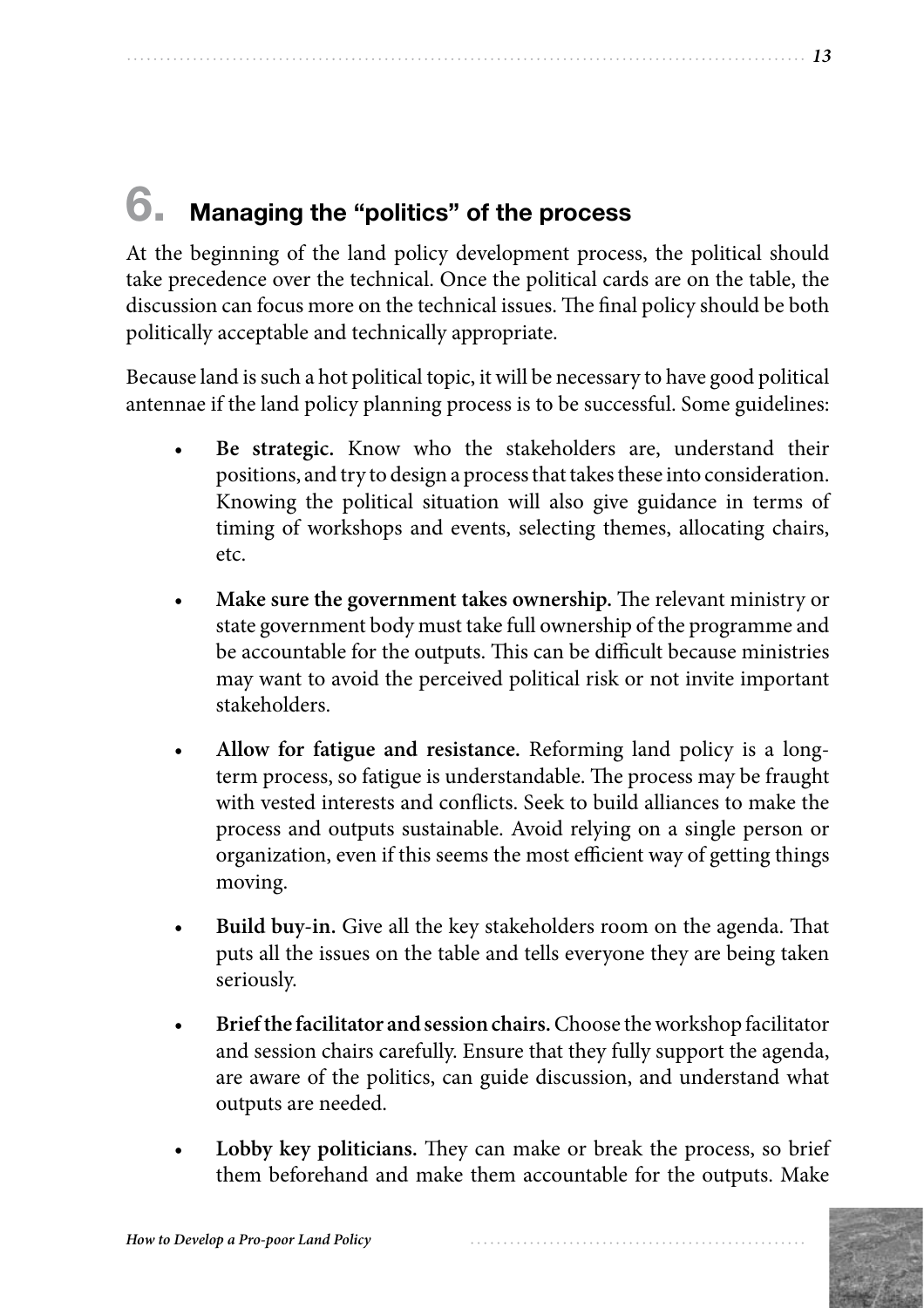

sure the Minister supports the agenda completely: other politicians will take his/her lead.

- **Choose the right coordinator.** It will be necessary to spend a lot of time in the political preparation for the process, especially at the beginning. This requires certain political skills, a knowledge of the agenda, skills in building alliances, and access to the Minister and other people of influence. Find someone who has these attributes.
- **Allow time for the political process.** The government must take ownership of the process, and there must be a certain level of agreement from key stakeholders on the process and outputs. There is little to gain from moving on to technical details before these conditions are met. After all, political agreement is vital if the policy is to be implemented once it is finalized.
- **Allow momentum to build.** At the same time, do not wait for everyone to agree before starting work. For example, local authorities may be reluctant to change their procedures to conform to new national standards. Get a few of them on board first; the others will follow when they see the benefits of the new system.
- **Build consensus.** Aim to build enough consensus from the major stakeholders to ensure that the draft policy has a good chance of being approved when it is presented to the legislature.
- **Keep donors in the background**. Support from donors may be vital for the reform process, but they should stay in the background. They must be flexible enough to accommodate a long-term programme where the ownership and risk is in the hands of the government.

## **7. Addressing the technical issues**

There are many vested interests among the technical specialists involved with land issues: the public and private sector, different levels of government and multiple agencies each have their own history, views and procedures. There are likely to be gaps, overlapping mandates and duplicated activities. So it is important to have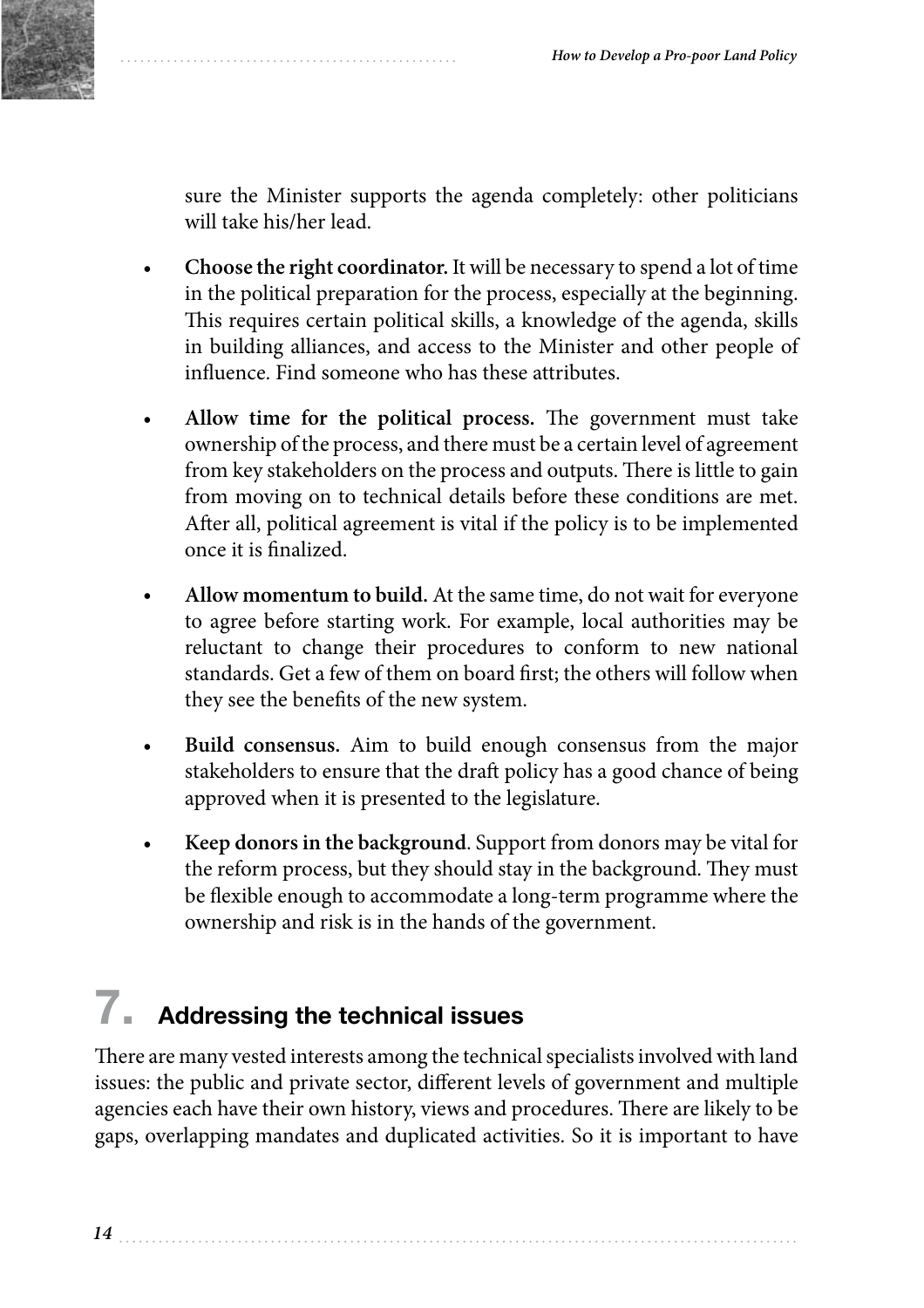the right technical and institutional stakeholders involved in the redesign process, in order to lend credibility, ensure that the designs are feasible.

Each group may have its own ideas for the way forward. Workshop presentations on technical issues, and the discussions in working groups, will probably not produce a structured way forward from the outset. Instead, the result may be a wish list that is insufficiently structured and even contradictory.

Technical people are often over-confident about their systems, and propose sophisticated, high-tech ways of expanding them. They resist change, especially if it does not match their technical vision. But this vision is often unrealistic – it is too expensive or requires too many skilled people to run. How can this be counteracted?

- Have outsiders assess the system, and get the technical people to agree on their findings.
- Enable users of the system to comment on it. They may point to problems such as lack of coverage, access for the poor and for women and so on. Make sure that those in charge of the system accept these comments.
- Estimate the costs and human resources needed for the high-tech vision. Are they realistic?

It is difficult to move forward unless those in charge of the existing system accept that the current system is not good enough, that it is not possible to realize the high-tech approach of their dreams, and that the system has to cover the majority of the population including the poor and women.

Once those responsible have accepted these points, they are more likely to accept and/or develop alternatives that are realistic and pro-poor. At this stage, if the political process is in place, it will be possible to re-think the technical and legal systems. This may include:

- Technical consultancies to assist in the re-thinking.
- Workshops to present the suggested changes, obtain stakeholder buyin and allow users to assess the proposed new system.

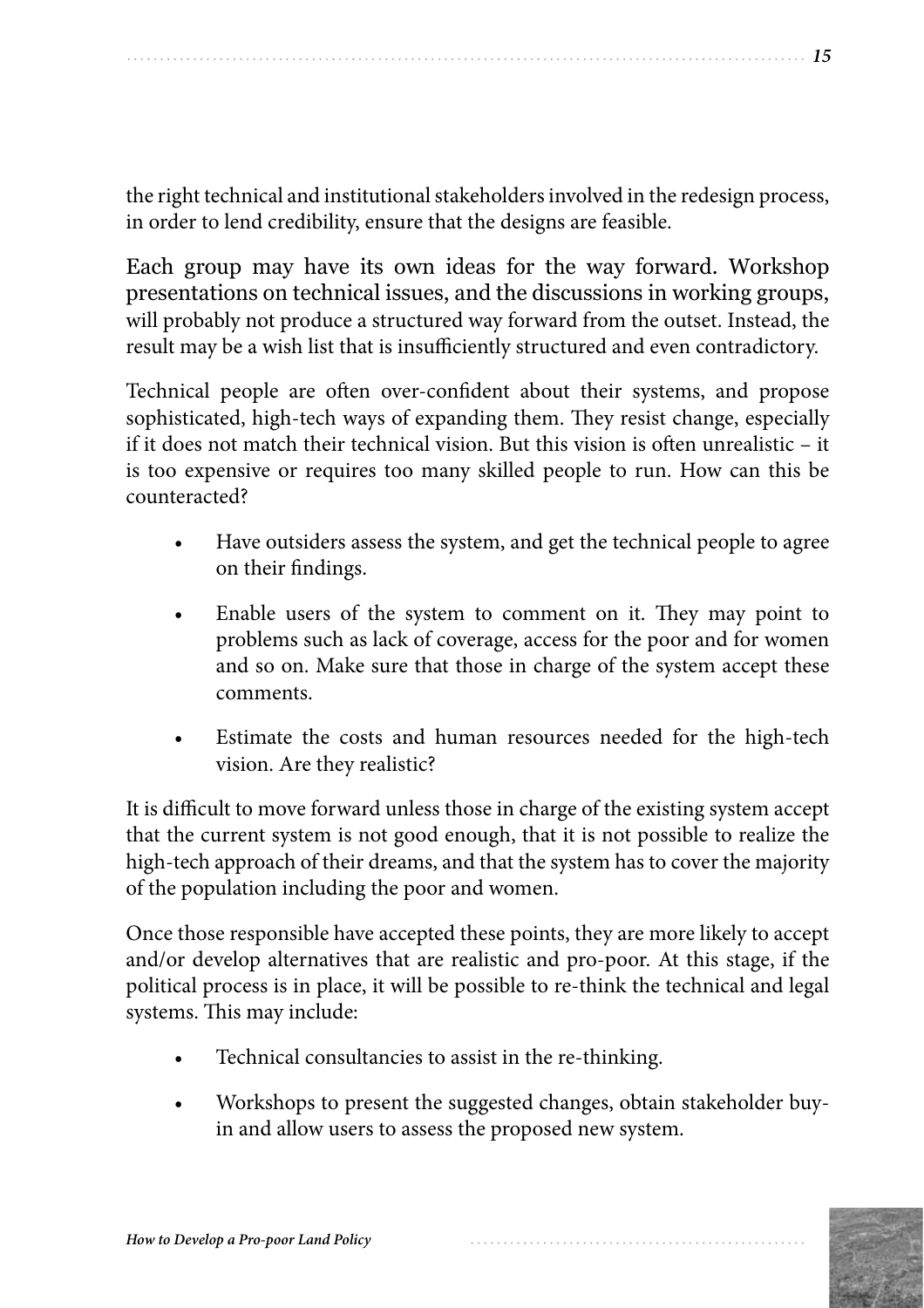- 
- Different technical groups assessing each others' systems.
- Institutional strengthening.
- Negotiations between different institutions over functional mandates, custodianship of databases, human resources and funding.

National and foreign consultants may bring in valuable experience from elsewhere. But use their services cautiously to avoid resentment. Employ consultants to provide services in the background rather than in a prominent role.

## **8. Keeping people informed and involved**

It is vital to understand the views and needs of the people and organizations that implement, use, and are affected by, the land systems under review. They should be given the opportunity to contribute to the new policy. That means talking not just with professionals and high-level government officials, but also with local residents, farmers, community groups, and lower-level staff who actually implement the procedures and are familiar with day-to-day problems.

Because land issues are complex and the rules and procedures are often obscure, it may be necessary to educate people on how the system currently works before they can make meaningful contributions to the debate. The policy development process should be accompanied by a strategic awareness campaign to keep stakeholders and the public informed about, and involved in, current activities. Make sure enough time and resources are devoted to this effort.

Another awareness campaign will be needed after the changes have been put into place. This is necessary to make sure that all concerned understand the reasons for the new procedures as well as how to follow them.

Such as campaign is also key to risk management for the government as they can keep citizens informed on new issues discussed and stakeholders involved in the discussion in a way that builds trust and credibility.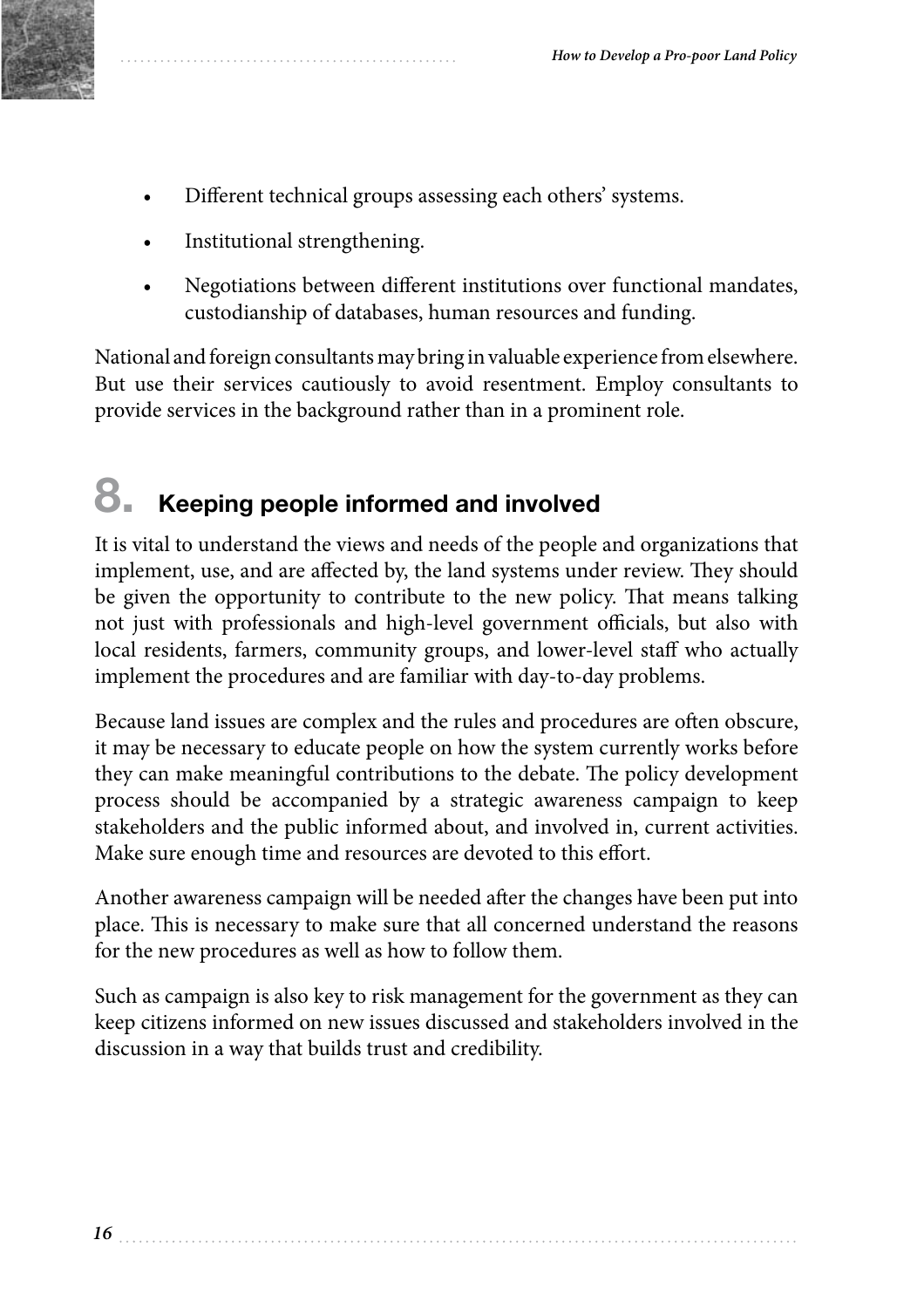## **9. Supporting approval and implementation**

Once the policy is drafted, the hard part begins: getting it approved and implemented.

- Get the policy approved. It will be necessary to shepherd the new policy through the approval process in the relevant ministry, and in the national parliament. This will require a champion (or champions) – an influential individual, a change team, or a coalition of interests. The champions are likely to have been involved in the process, are convinced of the benefits, and are prepared to expend energy into getting the changes approved.
- **Mobilize resources.** Launching reforms and maintaining progress costs money. It takes scarce management skills and staff time. This is not just a question of budgeting and workflow programming. It also means ensuring that people have adequate incentives and are committed to the reforms.
- **Create a framework for implementation.** Once the land policy is approved, it must be translated into an implementation framework. That means assigning new objectives and tasks to various agencies, involving new partners, introducing new procedures, changing the structure of existing organizations, and perhaps creating new organizations. It will be necessary to prepare concrete action plans and set performance targets and standards. It may be best to introduce the reforms gradually, perhaps trying them out in a pilot region first before adopting them nationwide.
- **Build capacity. New procedures mean developing human resources.** It will be necessary to hire staff with different skills, and retrain existing staff so they can handle the new approaches.
- **Implement and monitor progress.** Once the new policy is in place, it may need to be fine-tuned to make it work smoothly. Individual agencies should monitor their own activities, but new ways will also need to need to be found to monitor overall progress if more than one agency is involved. Non-government organizations can be especially useful for providing independent oversight of reforms.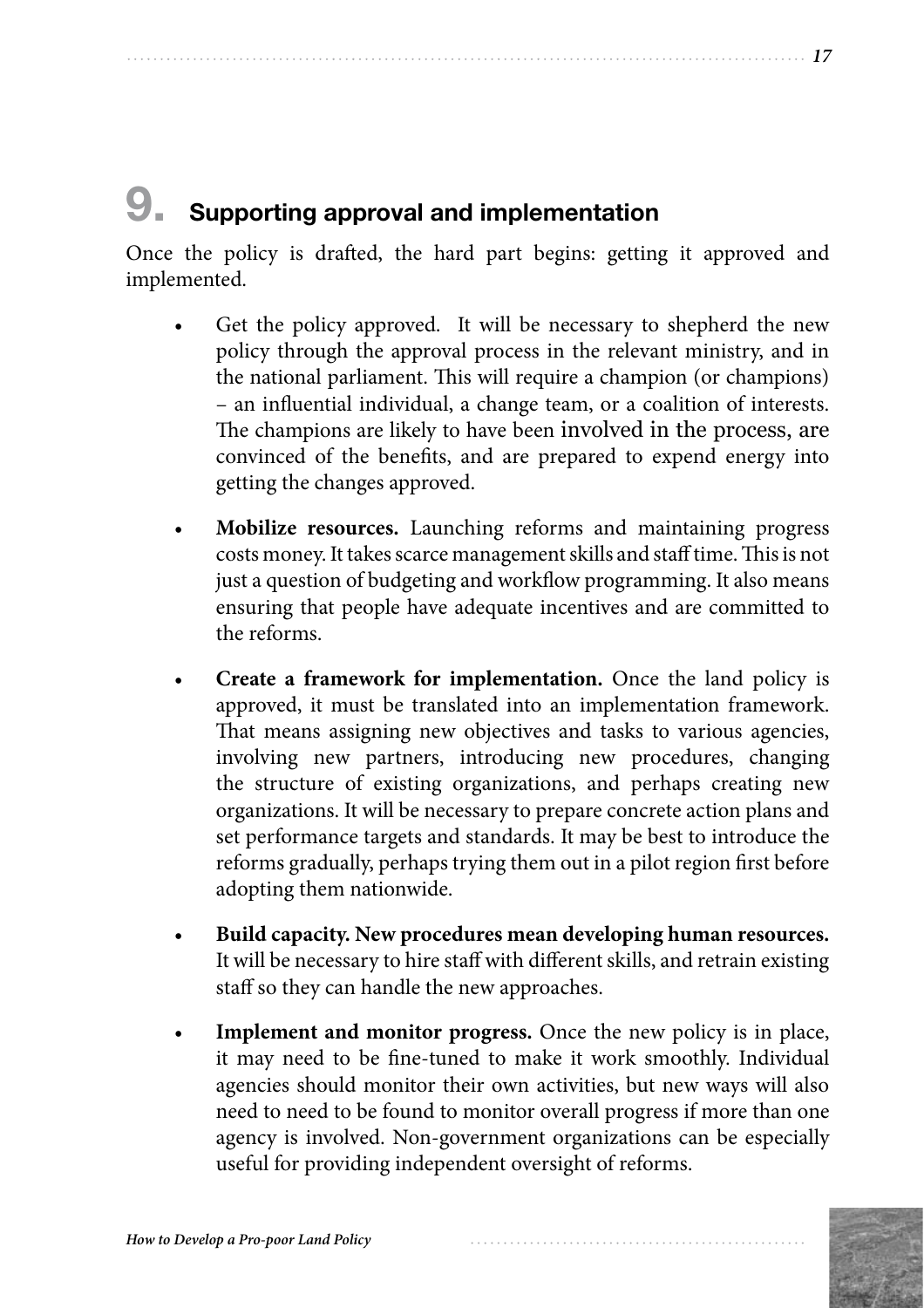

## **10. The key role of land tools**

A failing of many country's land policies is that they lack key "land tools": procedures or methods for handling specific aspects of the land system. For example, there may be a need for:

- A pro-poor regulatory framework covering the private sector involvement in land administration.
- Robust pro-poor deeds or titles.
- A pro-poor land information management system.
- A sustainable capacity-building programme.
- A pro-poor cost recovery system in land administration.
- Group forms of tenure, especially for tribal groups.
- Pro-poor tools for land acquisition, expropriation and compensation in urban and rural areas. These must accommodate customary land law, take into account livelihoods and natural resources, and work where no land records exist.
- Land tools that fit with the variety of local conditions in the country.

UN-HABITAT has set up a network, the Global Land Tool Network (**www.gltn. net**), to gather examples of such tools and developing new tools to fill important gaps. It may be possible to adapt these tools to suit conditions in the country.

For more on GLTN, see **www.gltn.net**.

## **11. Ten key ingredients of a land policy process**

**1. Government and national leadership are crucial.** Outsiders cannot be the sole champions of change. Political will from national leaders is fundamental. However, there is a clear need to identify champions at many different levels, including professionals, grassroots, academia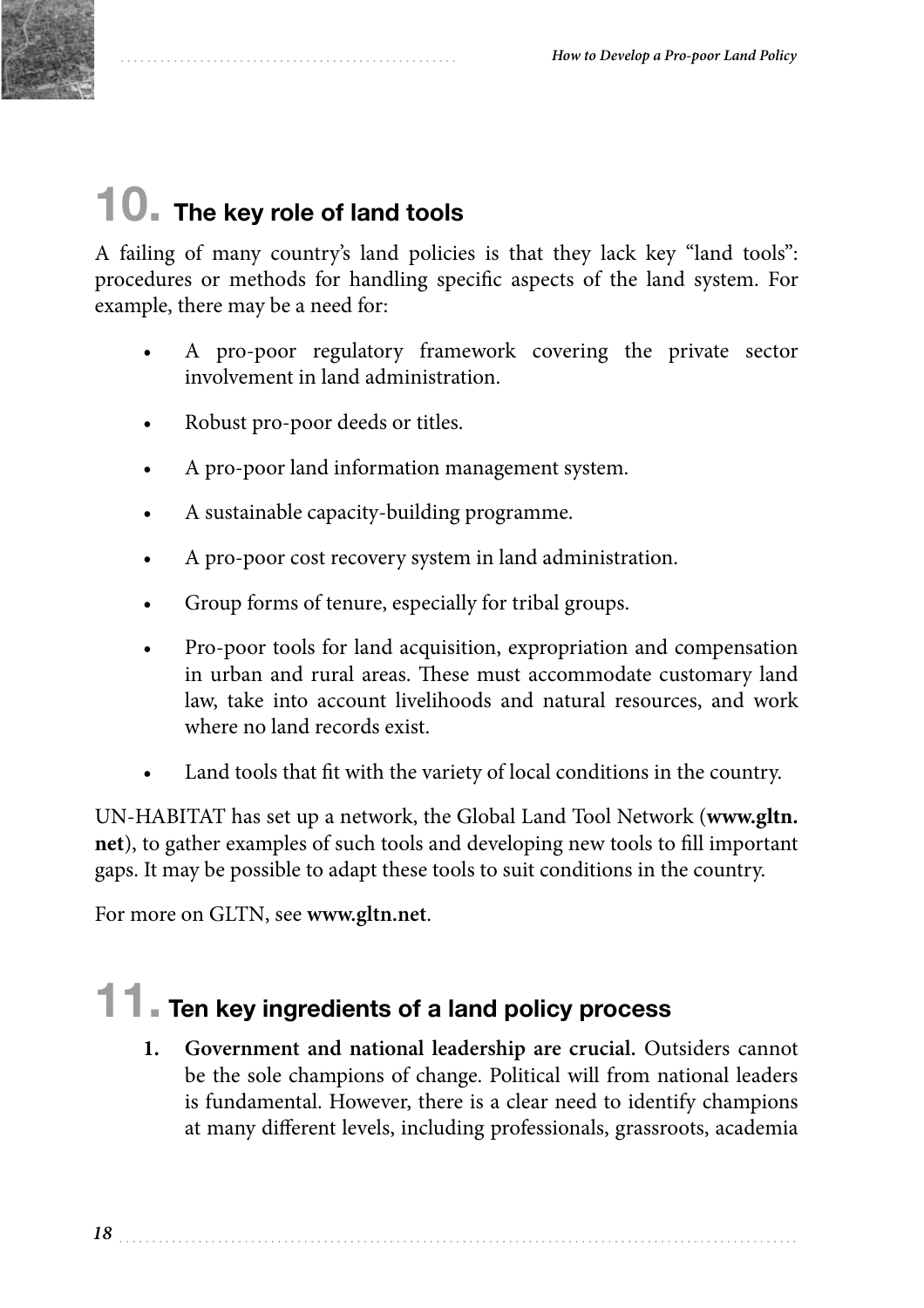and the media. National leadership and capacity building at all levels must be a priority throughout.

- **2. Reconcile multiple stakeholders and visions.** Reform processes never run smoothly. Given the diversity of perspectives, the often overlapping mandates between and within ministries, institutional competition and the vested interests of all concerned will always generate conflict. These differences must be brought out early and addressed continuously.
- **3. Need long time horizons.** Land issues are extremely complicated and do not lend themselves to a two-year project approach. Be wary of rushing to implement long-term solutions; existing solutions may not work, priorities may change. Constituency building is not a one-off task, but must continue over the life of reform implementation.
- 4. **Deliver both process and products.** How reforms are pursued can be as important as what policy products and outcomes are delivered. The support of policy champions and the creation of reform constituencies are important. Politicians are key constituents, but are in office for 3–5 year terms. So the process needs to deliver successes on a regular basis, perhaps taking advantage of opportunities as they arise rather than being constrained by a predetermined calendar of deliverables.
- 5. **Managing political risk is crucial**. Politics is part of the process, and cannot be wished away. Reforms can require strategies, structures, and mechanisms that reduce or neutralize the dominance of powerful actors. Building alliances across stakeholder groups is vital.
- 6. **Many existing technical solutions are inadequate**. There is a big gap between policy and implementation. Many of the existing tools are inadequate: they are expensive, complicated and bureaucratic, and cannot cater to (for example) group rights or other innovative forms of tenure. Appropriate technical solutions must be affordable both for the government and for users – the poor.
- 7. **Combine technical and grassroots experience.** Policy-making is generally dominated by technocrats. Grassroots realities and grassroots solutions also need to be understood and incorporated in the reform

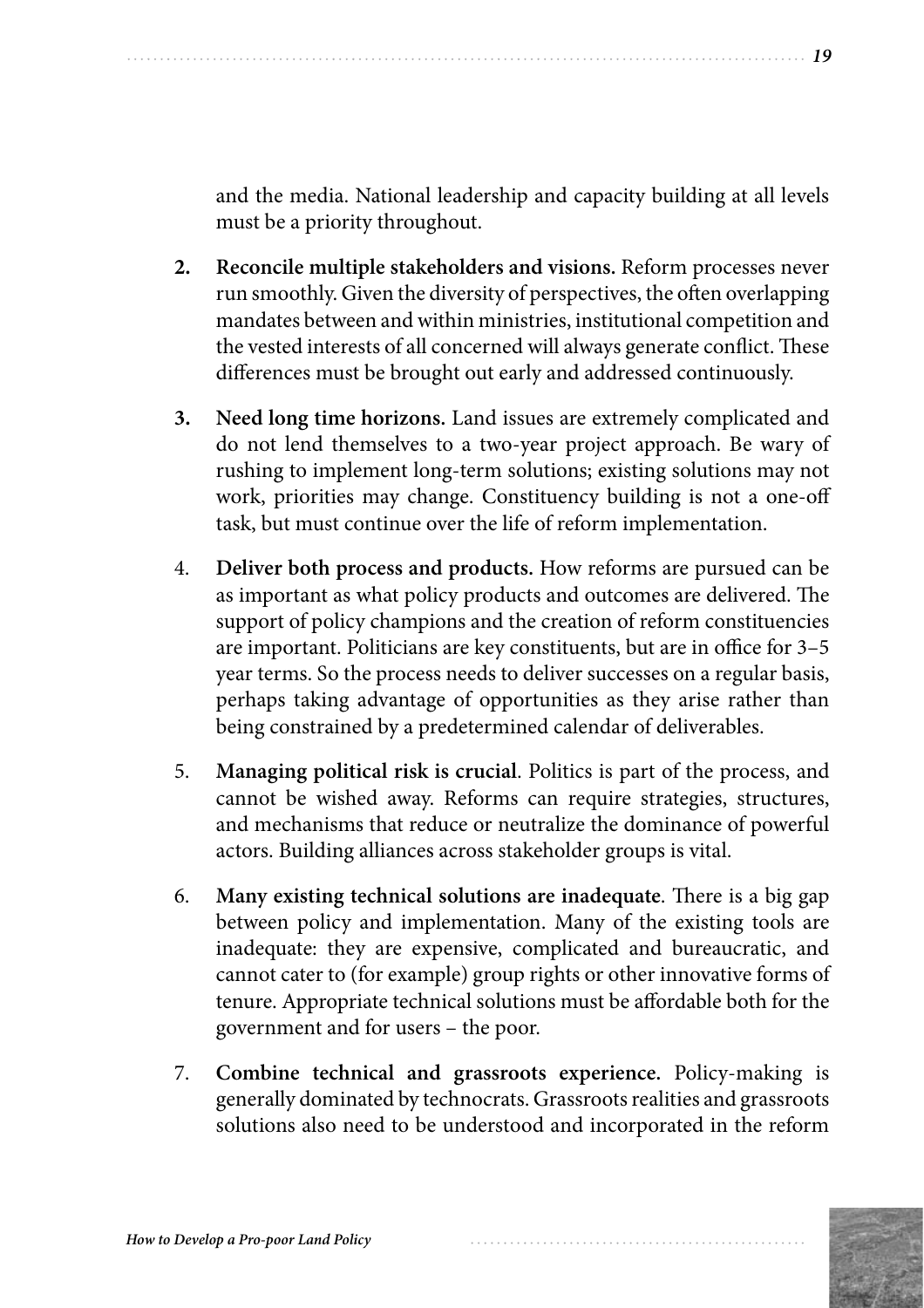process. That means using participatory processes, and making sure that the process is not again captured by technocrats or the better-off.

- 8. **Process support requires dedicated resources**. Technical solutions often attract donor and government interest, but support to participatory processes is often undervalued and therefore under-funded. A weak process can render irrelevant the most technically exciting solution – as shown by countless failed or stalled reform projects.
- 9. **An effective outreach strategy is critical**. Under pressure to deliver, reformers often neglect communication strategies. Yet without a dedicated outreach campaign, clients will rarely adopt the proposed reforms.
- 10. **Expect political ups and downs**. Because land requires long time horizons for delivery it often becomes the tool of politicians (national and local government) and civil society and donors), and just when everyone is in agreement, political pressure introduces new dimensions. Sometimes it is useful to continue with appropriate technical work and in that way introduce political change.

# **12. The objective of the Global Land Tool Network**

The Global Land Tool Network (**www.gltn.net)** aims to develop pro-poor tools (guidelines, methods and procedures) in key areas relating to land. It is developing tools in the following areas:

## **12.1 Land rights, records and registration**

- Enumerations for tenure security
- Continuum of land rights
- Deeds or titles
- Socially appropriate adjudication
- Statutory and customary
- Co-management approaches

*20*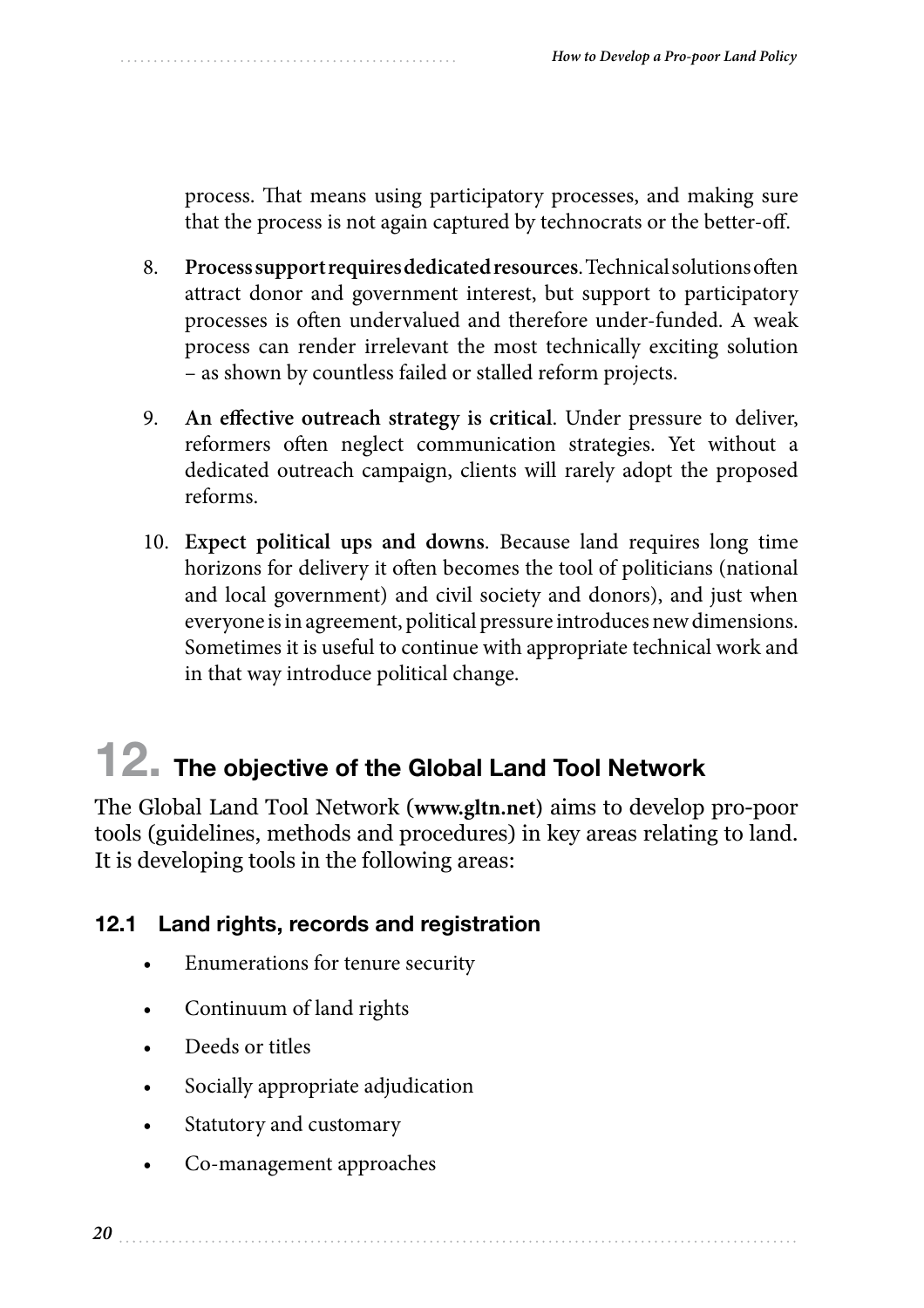- Land record management for transactability
- Family and group rights

### **12.2 Land use planning**

- Citywide slum upgrading
- Citywide spatial planning
- Regional land use planning
- Land readjustment (slum upgrading and/or post crisis)

### **12.3 Land management, administration and information**

Spatial units

### **12.4 Land law and enforcement**

- Regulatory framework for private sector
- Legal allocation of the assets of a deceased person (estates administration, HIV/AIDS areas)
- Expropriation, eviction and compensation

### **12.5 Land value capture**

Land tax for financial and land management

### **12.6 Cross-cutting issues**

- Modernising of land agencies budget approach
- Measuring tenure security for the Millennium Development Goals
- Capacity building for sustainability
- Land access/land reform, governance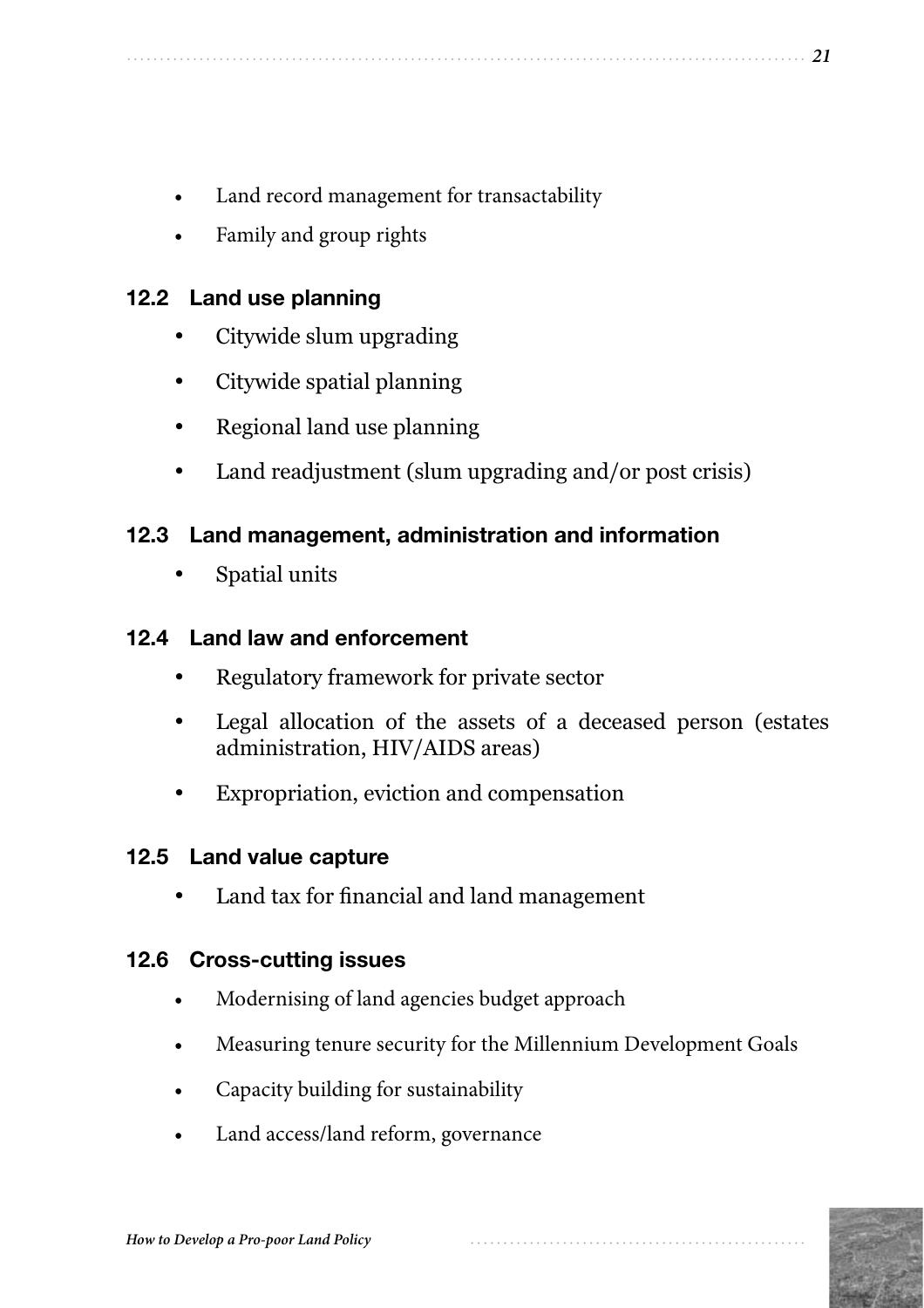

• Key characteristics of a gendered tool

- Grassroots methodology for tool development at scale
- Islamic land tools.

Visit **www.gltn.net** for more information.